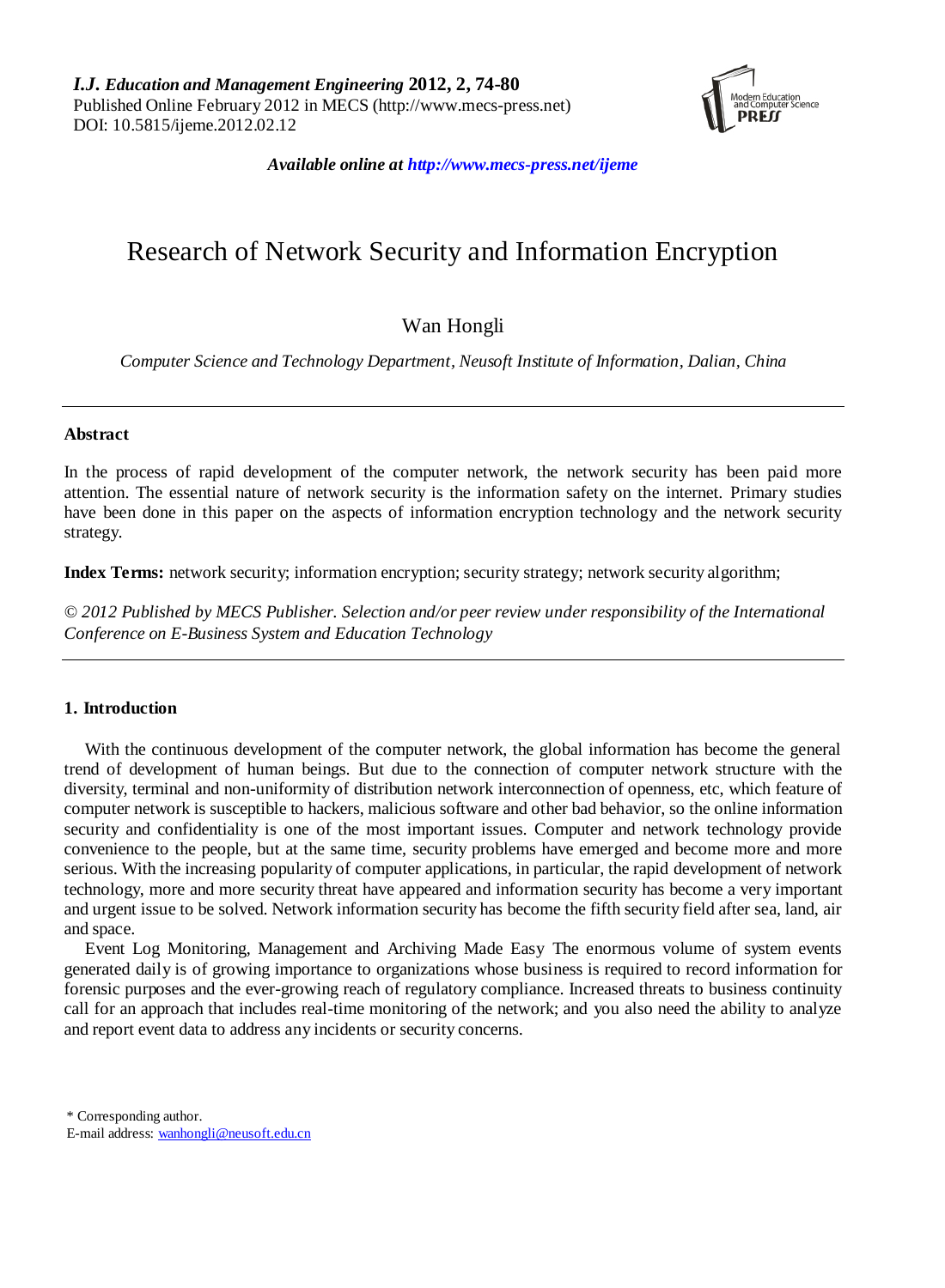#### **2. Network security strategy**

#### *2.1 Net work security concept*

Based on the analysis of network business's concept and features, "network security" is defined as follows: network security means the reliability, stability and real-time of business running on the network, the continuity of business processes and business operation's confidentiality and non-repudiation. Network security can be further described as follows: the integrity of network process sets and data sets, the running reliability and realtime of network process set, and the non-repudiation of processes running and writing operation on data set.

#### *2.2 Physical security strategy*

Ensure all kinds of equipments of computer network system of physical security are the premise of network security. Physics is to protect the security of computer network equipment, facilities and other media from the earthquake, flood, fire accident and unsuitable operation or error and various computer crime leads to destruction. Its purpose is to protect the computer system, web server, such as printers and communications link layer hardware entity network equipment from natural disasters and man-made destruction, etc.



#### Fig 1. Encryption on link layer

The encryption on link layer do the encryption and decryption work by the point to point method. That is, deploy a link layer encryption equipment on every network point which has the requirement of access and encryption transitions. Implement the encryption and decryption procedure through the communications between the encryption equipment.

#### *2.3 Access control strategy*

Access control is the main task of the network resources that are not illegal use and visit. It is one of the most important network securities of the core strategies.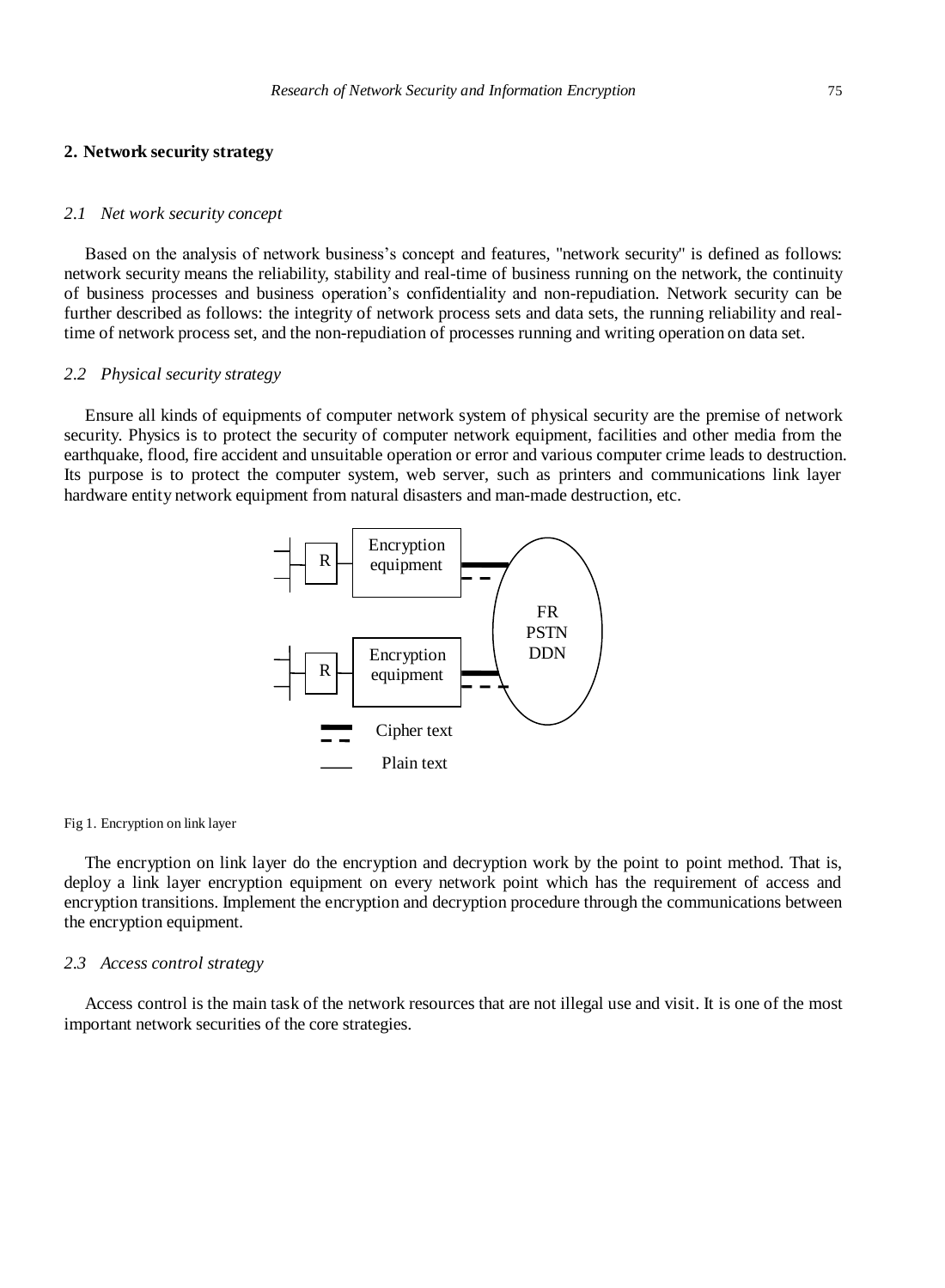## *2.4 Firewall control strategy*

Firewall is recently developed a kind of technical measure which is a protection of computer network security developed recently. It is a barrier to prevent the hackers on the network to access. It is a system of execution control strategy located between two networks, which to limit the external illegal users access to the internal network resources and the illegal authorized data transmission from internal to external. In network boundary on the corresponding established through network communication, monitoring systems to isolate external and internal network, to stop the external network intrusion, prevent the theft or damage effect on malicious attacks. Firewall system security defense ability, can resist all attack and penetration.

Firewall Analyzer helps network security administrators & IT Managers for bandwidth monitoring, and Firewall internet security events monitoring efficiently. The Firewall security events are, intrusion detection, virus attacks, denial of service attack, etc., anomalous behaviors, employee web activities, and web traffic analysis. It makes you visualize your enterprises network security. Capacity planning using trend analysis and detecting security compromises are some of the critical problems that are resolved using Firewall Analyzer. It generates admin reports, on all the firewall logs, addresses your network audit and regulatory compliance requirements. It monitors used/unused Firewall policies and policies can be optimized using Firewall settings. Employee web activities can be monitored with the help of proxy log analysis.

## *2.5 Information encryption strategy*

Data encryption is the most direct and effective way to prevent the risk of network information. This technique is mainly guide users to set effective password in the process of the data transmit. Data encryption includes the line encryption and the point to point encryption. Each method has its own characteristics. Line encryption is mainly protecting the key encryption of the protected data information. Point to point encryption protects the sender of the information, closure the data when it attached to the TCP/IP using the data packages.

| properties      | explanation                                                                                                                     |
|-----------------|---------------------------------------------------------------------------------------------------------------------------------|
| availability    | The property of being accessible and usable upon<br>demand                                                                      |
| integrity       | The property that data has not been altered or destroyed<br>in an unauthorized manner                                           |
| authentication  | The provision of assurance of the claimed identity of an<br>entity                                                              |
| non-repudiation | A service intended to protect against an entity's false<br>denial of having participated in all or part of the<br>communication |
| confidentiality | The property that information is not made available or<br>disclosed to unauthorized individuals, entities, or<br>processes      |

Table 1. Explanation of five properties of information security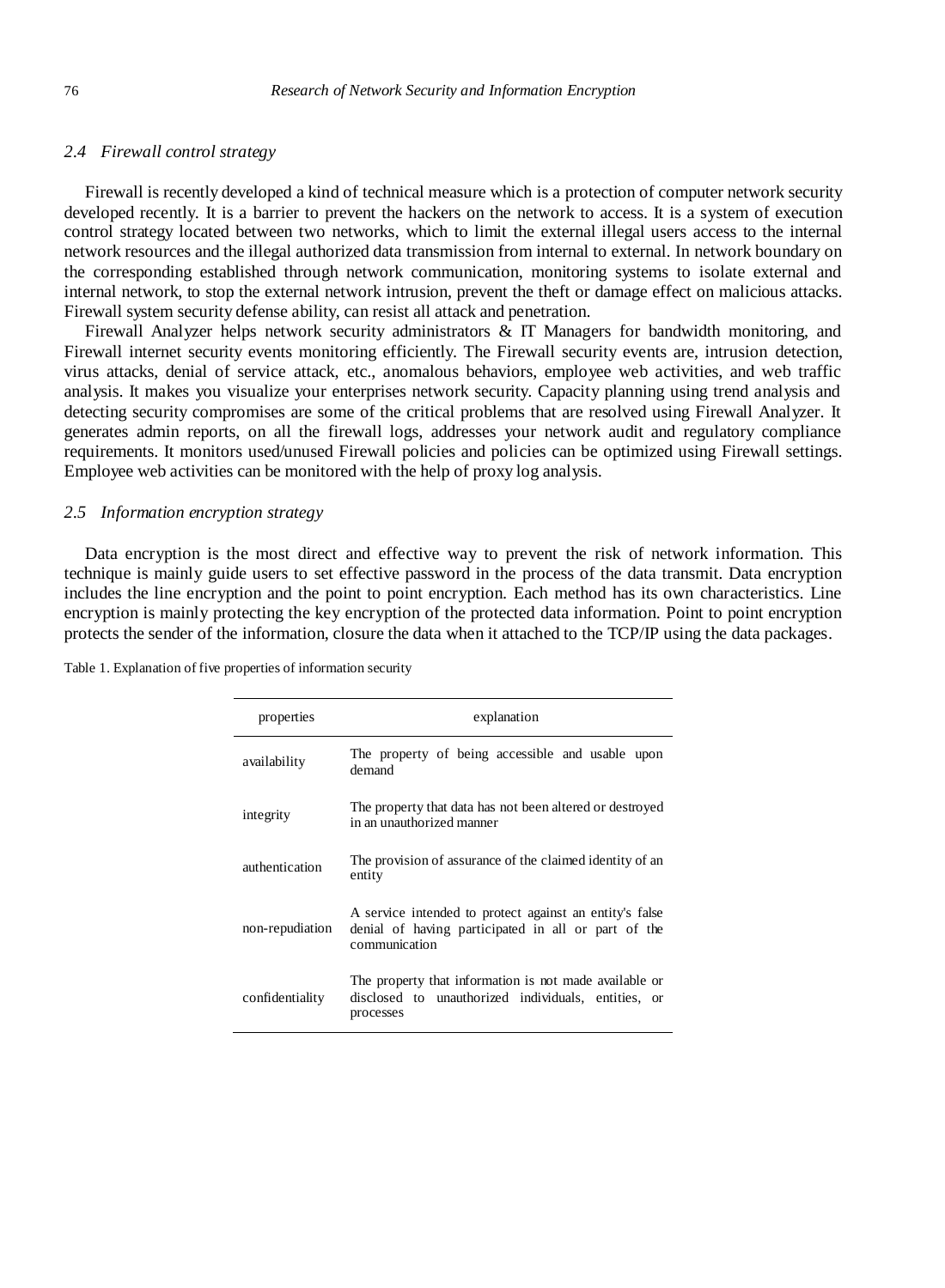#### **3. The concept of encryption**

The basic process of data encryption is to process the original plaintext files or data according to an algorithm, making it unreadable piece of code, often referred to as cipher text, so that its content can only be shown only after entering the corresponding key through such means to protect data from unauthorized people to steal and read. The inverse of the process is the decryption process that is the process of translating encoding information into its original data[1].

Today's network social choose encryption with what we have no choice, but one that we know on the Internet file transfer, e-mail business dealings there are many factors of insecurity, especially for some large companies and a number of confidential documents transmitted over the network. And this insecurity is the base of the existence of the Internet--TCP/IP inherent in the agreement, including some services based on TCP/IP; the other hand, the Internet has brought unlimited business opportunities to so many businesses, the Internet connected the world together, toward the Internet means toward the world, which is undoubtedly the dream of a good thing for many businesses, especially for small and medium enterprises. In order to solve this contradiction, in order to open the door toward the world on the basis of secure, we have no other choice but data encryption and digital signature based on encryption technology. The role of encryption on the network is to prevent the privatized and useful information from being intercepted on the network and theft. A simple example is the transmission of password, computer passwords is extremely important, a number of security protection systems are based on password, in a sense the reveal of password means that its security system totally collapses[2].

#### **4. The intra site automatic tunnel addressing protocol**

The Intra Site Automatic Tunnel Addressing Protocol (ISATAP) allows computers that are configured to support ISATAP adapters to obtain an IPv6 address from the ISATAP server.

This ISATAP address is assigned to the ISATAP tunnel adapter on the system. When the ISATAP host want to connect to another ISATAP host, the communications are routed based on the IPv4 addresses of the source and destination, using the IPv4 header that encapsulates the communication. When the IPv4 packet reaches its destination, the IPv4 header is removed, and the IPv6 communication is exposed.

What's interesting is that if you have a single ISATAP server on your network, it will seem from an IPv6 point of view that you have a single hop network, in spite of the fact that the IPv4 header that encapsulates that communication might see 5 hops.

ISATAP assigns "real" IPv6 addresses that can be used by IPv6 applications right now. Even if you do not have a "native" IPv6 infrastructure (with IPv6 routers, DNS, DHCP, and client/server applications), you can still roll out IPv6 applications on your network today because ISATAP makes this possible for you. In a Direct Access deployment, the Direct Access server can and often does act as your ISATAP router. ISATAP makes it easy to deploy Direct Access because it removes much of the complexity inherent in a native IPv6 infrastructure and allows you to use Direct Access in an environment where you have IPv6 aware operating systems, network stacks, and client/server applications[3].

Table 2. Tunnel adaptor

| Connection-specific DNS Suffix | corp.contoso.com                   |
|--------------------------------|------------------------------------|
| <b>IPV6</b> Address            | 202:7ebe:9e9b:1:0:5efe:172.19.6.59 |
| Link-local IPV6 Address        | fe80::5efe:172.19.6.59%16          |
| Default Gateway                | fe80::5efe:172.19.6.60%16          |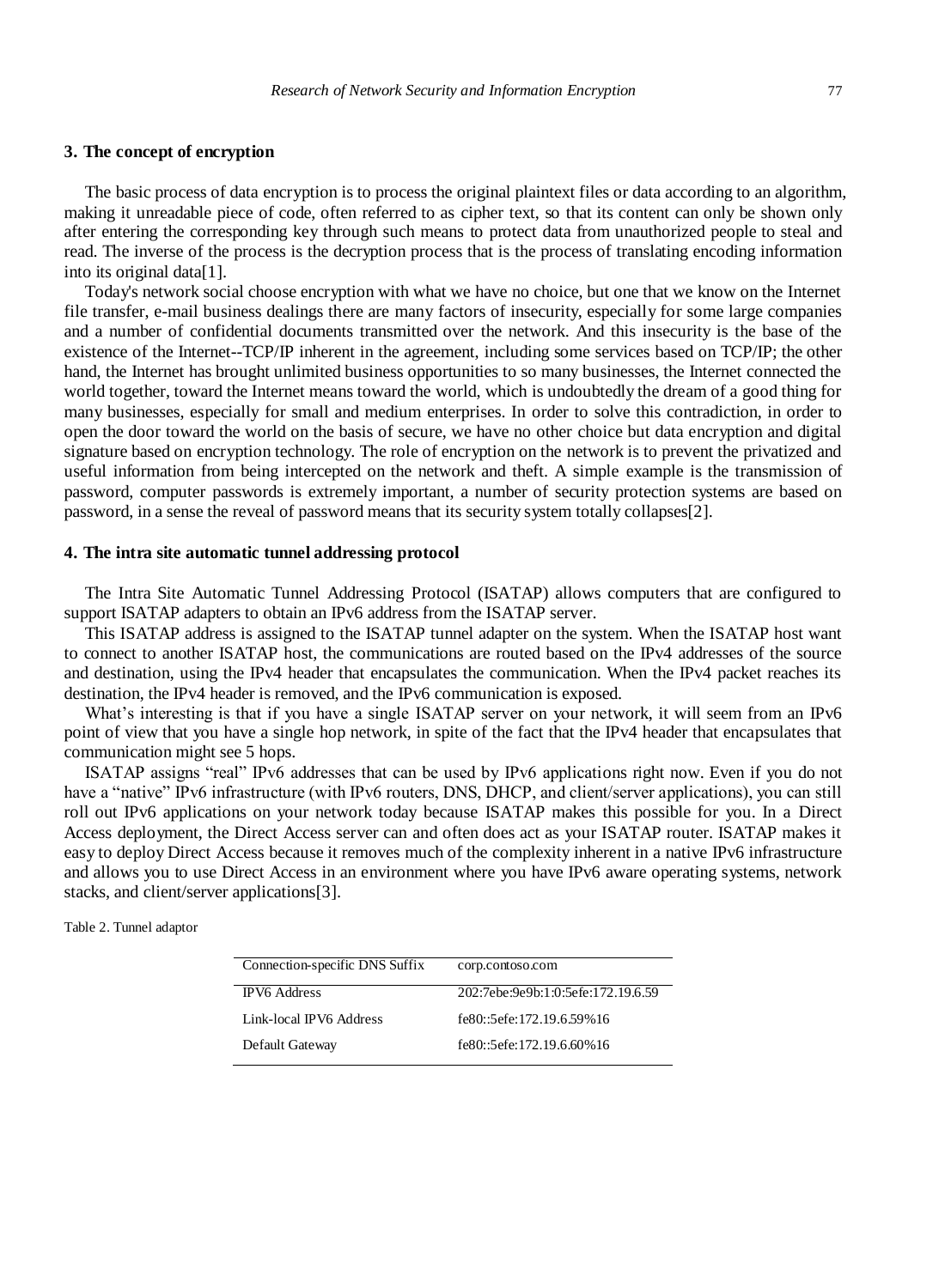There are going to be times when you do not have a public IP address, and you are behind a firewall or Web proxy on a private address IPv4 network that only allows outbound HTTP/HTTPS. That's a tough place to be, because you are limited only to servers that allow access to the HTTP protocol. However, in order to realize the goal of Direct Access, you should be able to connect to the corpnet regardless of your location, and that means you should be able to connect when your only option is HTTP. Direct Access clients support the IP-HTTPS protocol (IP over HTTPS). IP-HTTPS allows Direct Access clients to connect to the Direct Access server using HTTPS. This provides connectivity through firewalls that only allow HTTPS, and even through Web proxy devices. However, the Web proxy devices must not require authentication, because there is no provision in the Direct Access client that allows the client to forward credentials to an authenticating Web proxy server.

IP-HTTPS is the worst case scenario for the Direct Access client. There are two primary reasons for this:

The client needs to use processor cycles to encrypt the HTTPS communications in an SSL tunnel. This encryption is on top of the IPSec encryption that automatically used to protect the Direct Access communications between the Direct Access client and server. This double encryption duty is not required when using Teredo from behind a NAT device.

There is significant protocol overhead. The IPv6 packet is encapsulated in an IPv4, which is then encapsulated in an HTTP application layer protocol header, which is then encrypted with SSL. Your users will not be happy campers when using IP-HTTPS, at least they won't be as happy as your Teredo and 6to4 users. However, they will probably be more happy than your L2TP/IPsec VPN users, because your IP-HTTPS users don't have to manually establish their connections, and their overall end user experience is far superior than network layer VPN users. However, if they have to a lot of large file copies, they might want to move to a hotel that allows 6to4 or Teredo[4].

The IP-HTTPS 64 bit IPv6 address prefix is derived from a combination of a pre-define value, the public address of the Direct Access server, and a subnet ID. The 64 bit host ID is a randomly assigned value created by the Direct Access server. The combination of the prefix and host ID constitutes the complex IPv6 address.

Table 3. Tunnel adaptor IPHTTPS Interface

| Connection-specific DNS Suffix |                                     |  |
|--------------------------------|-------------------------------------|--|
| <b>IPV6</b> Address            | 202:ce49:7611:2:1429:515e:ef3d:4167 |  |
| Link-local IPV6 Address        | fe80::1429:575e:ef3d:4667%20        |  |
| Default Gateway                | fe80::466c:10dc:c879:44ef%20        |  |

Remember, IP-HTTPS is only used when the Direct Access client is behind a firewall or Web proxy that won't allow outbound access for Teredo connections. Teredo needs access to outbound UDP 3544. Many administrators might think that IP-HTTPS should be the preferred protocol since they are familiar with other HTTPS encapsulated protocols, such as RPC/HTTP, but the fact is that you want to avoid IP-HTTPS if you can.

#### **5. DES encryption algorithm**

The information security definition which defense objects are consist of data security, network security, and network business security can be described as follows: information security is theory and technology, which study how to protect hardware, software and data in computer network information systems, how to avoid accidental or malicious destruction, and how to ensure that the content of network information can't be disclosed, network services can't be interrupted and network business can running continuously and reliably. The new definition emphasizes on the three aspects of information security concept: data security, network security and network business security[5].

The principle of the DES algorithm is: DES will expressly divided into many 64-bit block size, each block with 64-bit key encrypt, actually, key by 56 data bits, and eight parity, so only 256 May password not 264.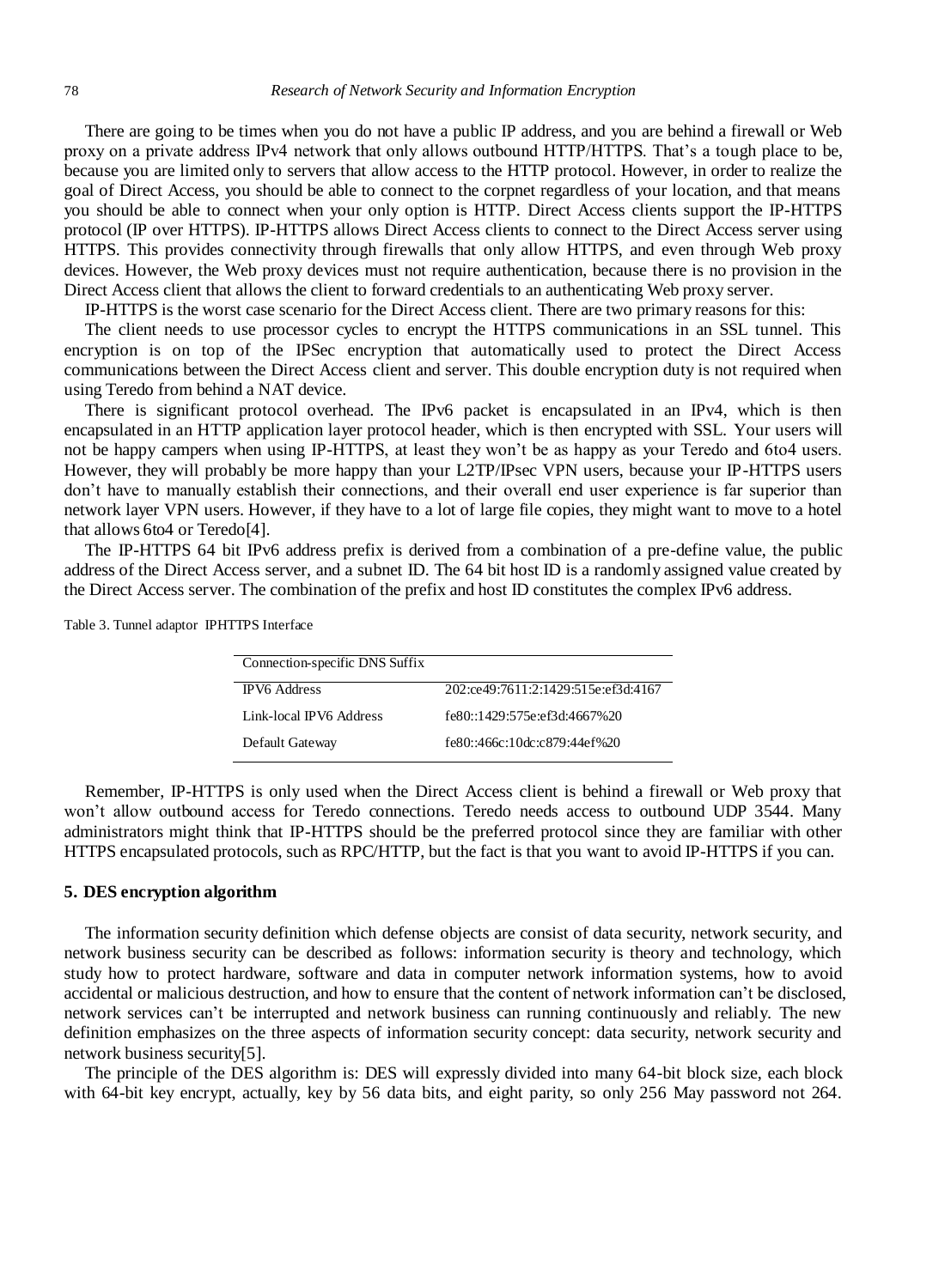Encrypt each block with initial encryption method, continuously 16 times complex replacement, finally back to their initial displacement of the reverse. The first step I is not directly use the replacement of the original keys, but by calculating the key Ki with the variable K and i. DES has such characteristics, and its decryption algorithm and encryption algorithm, except on the contrary Ki key sequence. DES is not really very safe. In fact, even if not using intelligent method, with the rapid, highly parallel processor, compulsory cracked DES also is possible.

## **6. RSA algorithm**

#### *6.1 Abbreviations and Acronyms*

Public-key encryption methods of traditional and similar DES encrypted technique obsolete. Public-key encryption methods, encryption algorithm and encryption key is open, anyone can be converted into plaintext expressly. But the corresponding decryption keys are confidential (public-key encryption methods, including two respectively for encryption and decryption), and cannot be deduced from the encryption key, so even if unauthorized encryption person is also unable to carry out the corresponding decryption.

Public key encryption is initially thought by Diffie Hellman, and the most famous of Rivest is put forward, and the Adleman Shamir, now usually called RSA (the first letter in three inventor named)[6].

The method is based on the flowing two affects:

- Have a number of primes is fast algorithm;
- Has not yet found a qualitative factors of indicated algorithms.
- The working principle of RSA method is:
- Arbitrarily choose two different large prime Numbers and q, calculate the result of  $p = p * q$ ;
- Choose a big integer e arbitrarily, e and  $(p-1)*(q-1)$  are co-primes, use the integer e as the encryption key word. Attention: it is easy to choose the number e, for example, all the prime number which is bigger than p and q are useful;
- Determine the decryption key d

$$
d * e = 1 \mod (p - 1) * (q - 1) \tag{1}
$$

The value of d can be easily calculated out according to e, p and q.

- Make the integer r and e to be public, but the integer d to be private.
- Encrypt the plaintext p to be a cipher text c, supposing p is an integer smaller than r. The calculate algorithm is:

 $C = Pe \mod r$  *(2)* 

Deciphering the decipher text c to plain text p. The algorithm is:

$$
P = Cd \text{ modulo } r \tag{3}
$$

But according to r and e (not p and q) to calculate d is impossible. Therefore, anyone can explicitly to encrypt, but only authorized users (d) just can know plaintext for decryption.